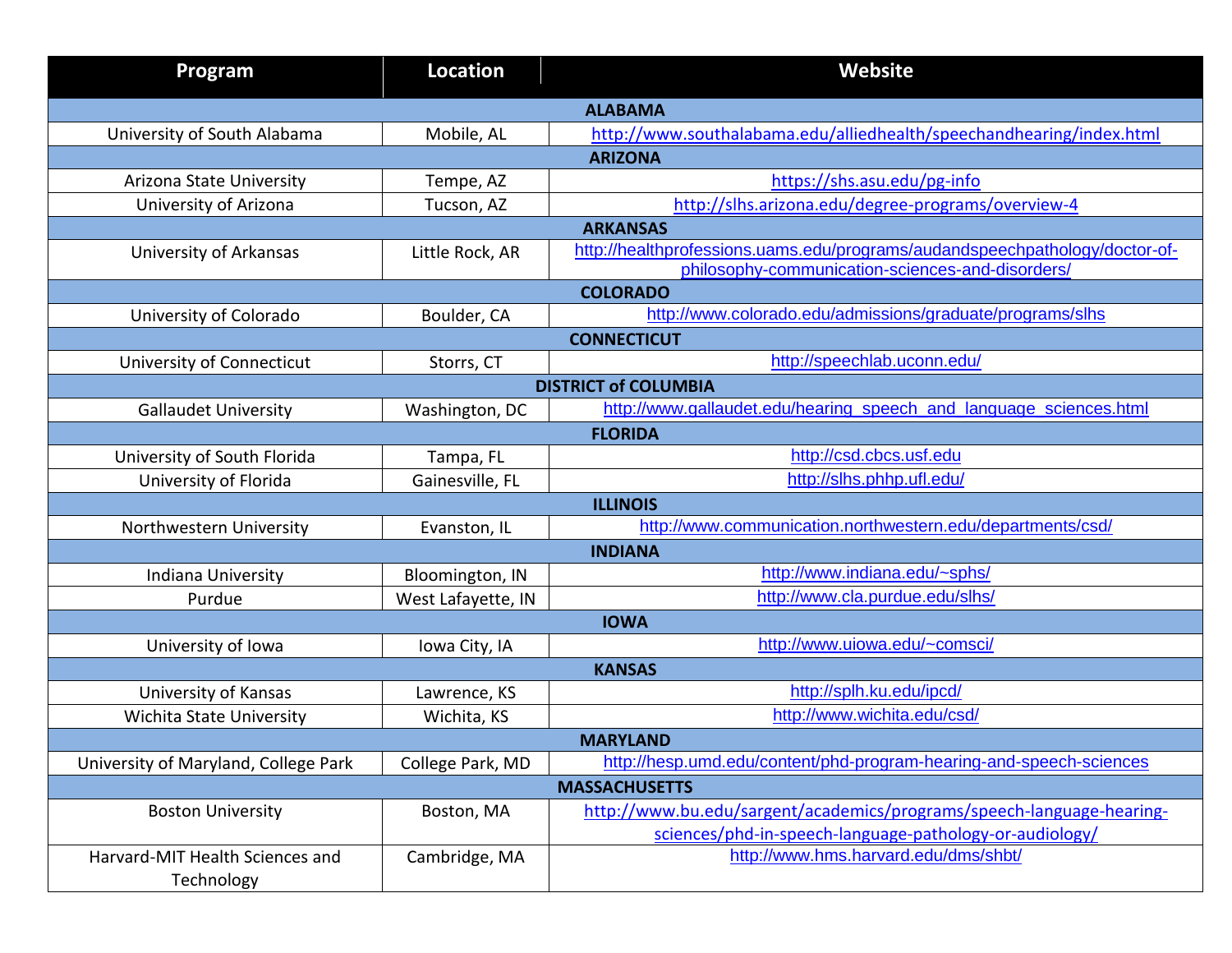| University of Massachusetts       | Amherst, MA           | http://www.umass.edu/sphhs/comdis/index.html                             |  |  |
|-----------------------------------|-----------------------|--------------------------------------------------------------------------|--|--|
|                                   |                       | <b>MICHIGAN</b>                                                          |  |  |
| <b>Wayne State University</b>     | Detroit, MI           | http://clasweb.clas.wayne.edu/csd                                        |  |  |
|                                   |                       | <b>MINNESOTA</b>                                                         |  |  |
| University of Minnesota           | Minneapolis, MN       | http://www.slhs.umn.edu/                                                 |  |  |
|                                   |                       | <b>MISSOURI</b>                                                          |  |  |
| University of Missouri            | Columbia, MO          | http://shp.missouri.edu/csd/                                             |  |  |
| <b>Washington University</b>      | St. Louis, MO         | http://pacs.wustl.edu/                                                   |  |  |
|                                   |                       | <b>NEBRASKA</b>                                                          |  |  |
| University of Nebraska            | Lincoln, Nebraska     | http://cehs.unl.edu/barkley/audiology/index.shtml                        |  |  |
|                                   |                       | <b>NEW JERSEY</b>                                                        |  |  |
| <b>Montclair State University</b> | Montclair, NJ         | http://www.montclair.edu/catalog/view_requirements.php?CurriculumID=1254 |  |  |
| <b>NEW YORK</b>                   |                       |                                                                          |  |  |
| University of Buffalo - SUNY      | Buffalo, NY           | http://cdswebserver.med.buffalo.edu/drupal/                              |  |  |
| <b>Syracuse University</b>        | Syracuse, NY          | http://csd.syr.edu/                                                      |  |  |
| The Graduate Center - CUNY        | New York, NY          | http://www.gc.cuny.edu/Page-Elements/Academics-Research-Centers-         |  |  |
|                                   |                       | Initiatives/Doctoral-Programs/Speech-Language-Hearing-Sciences/Program   |  |  |
|                                   |                       | <b>NORTH CAROLINA</b>                                                    |  |  |
| <b>East Carolina University</b>   | Greenville, NC        | http://www.ecu.edu/csd/                                                  |  |  |
| University of North Carolina      | Chapel Hill, NC       | http://www.med.unc.edu/ahs/sphs/programs-of-study                        |  |  |
|                                   |                       | <b>NORTH DAKOTA</b>                                                      |  |  |
| University of North Dakota        | <b>Grand Forks ND</b> | http://arts-sciences.und.edu/communication-sciences-                     |  |  |
|                                   |                       | disorders/doctoralprogram.cfm                                            |  |  |
|                                   |                       | <b>OHIO</b><br>http://www.ehhs.kent.edu/spa                              |  |  |
| Kent State University             | Kent, OH              | http://sphs.osu.edu/                                                     |  |  |
| The Ohio State University         | Columbus, OH          | http://www.ohio.edu/chsp/rcs/csd/                                        |  |  |
| <b>Ohio University</b>            | Athens, OH            |                                                                          |  |  |
| University of Cincinnati          | Cincinnati, OH        | http://cahs.uc.edu/departments/csd/programs/doctorate/about.aspx         |  |  |
|                                   |                       | <b>OKLAHOMA</b>                                                          |  |  |
| University of Oklahoma            | Oklahoma City, OK     | http://www.ah.ouhsc.edu/csd/                                             |  |  |
| PENNSYLVANIA                      |                       |                                                                          |  |  |
| Pennsylvania State University     | University Park, PA   | http://csd.hhdev.psu.edu/                                                |  |  |
| University of Pittsburgh          | Pittsburgh, PA        | http://www.shrs.pitt.edu/csd/                                            |  |  |
| <b>SOUTH CAROLINA</b>             |                       |                                                                          |  |  |
| University of South Carolina      | Columbia, SC          | http://www.sph.sc.edu/comd/                                              |  |  |
| <b>TENNESSEE</b>                  |                       |                                                                          |  |  |